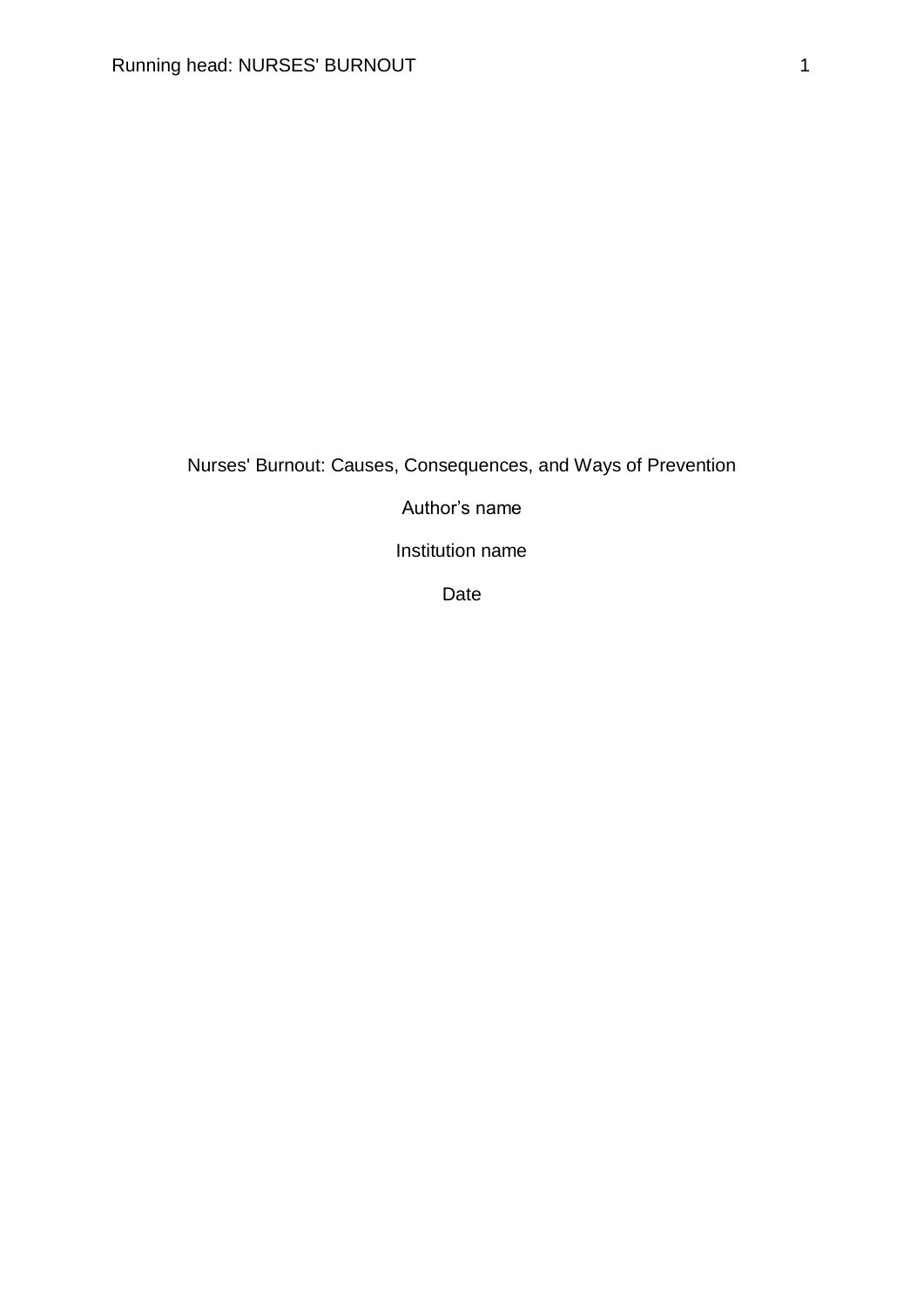## **Outline**

- I. Introduction
- II. The Predictors of Nurses' Burnout
- III. Burnout in Different Healthcare Units
- IV. The Outcomes of Burnout
- V. The Ways of Preventing the Negative Effects of Nurses' Burnout
- VI. Conclusion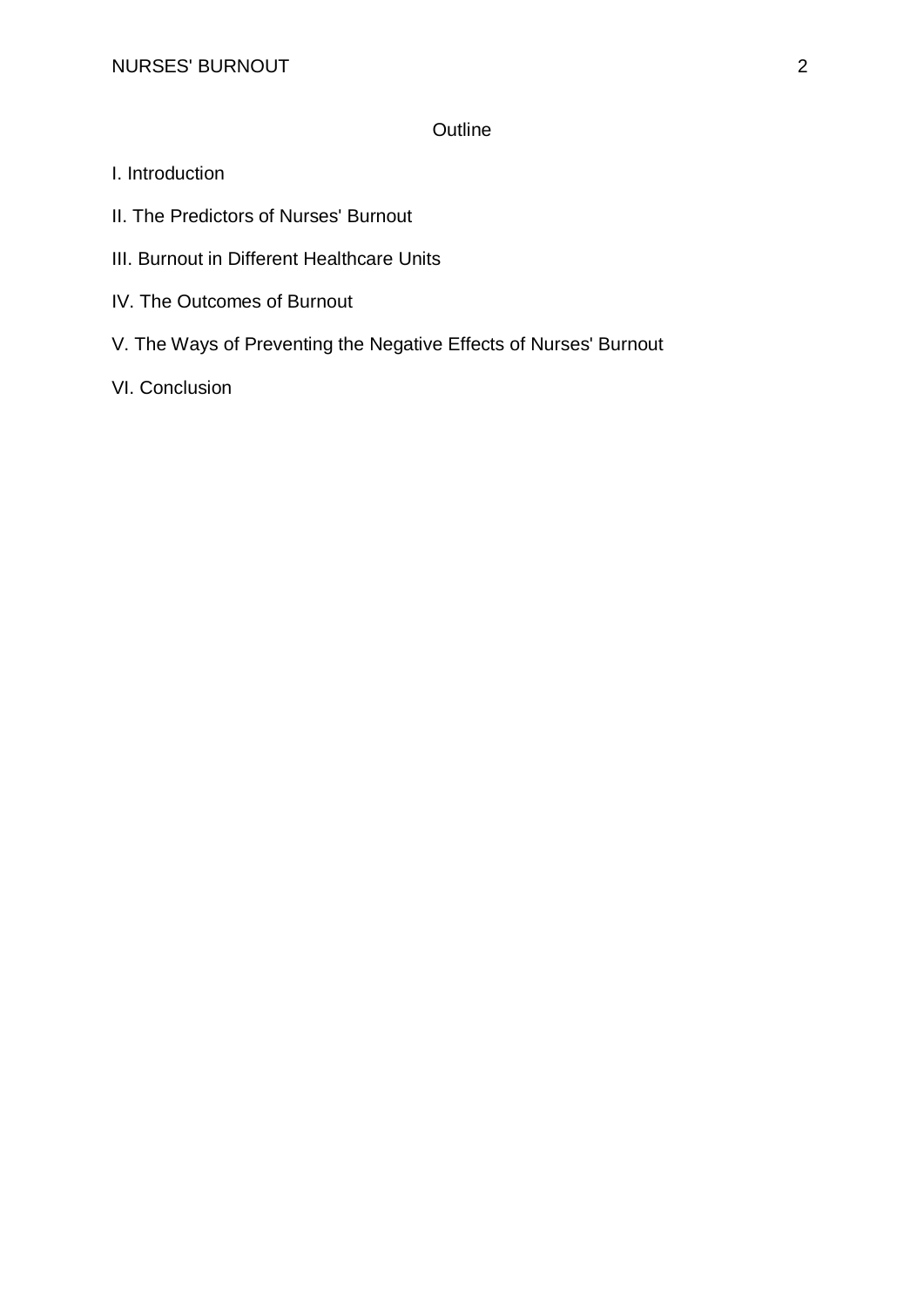Nurses' Burnout: Causes, Consequences, and Ways of Prevention

Saving people's lives is one of the most rewarding jobs in the world. However, people who work in medical settings do not always have a possibility to get satisfaction from what they are doing. Nurses, who perform some of the most difficult duties in a variety of healthcare facilities, frequently suffer from fatigue and feel dissatisfied with their job because of burnout. There are many reasons why nurses feel this way: there may be an insufficient number of employees within a unit, working conditions may be too stressful, or hours may be too long. Whatever the causes of burnout may be, one thing is certain: they should be seriously considered and eliminated. With such an aim, interventions to help nurses overcome their exhaustion and depression are designed. Specialists in healthcare settings realize that without acting appropriately, they may lose some of the most valuable employees.

### **The Predictors of Nurses' Burnout**

Along with investigating the specifications of burnout in various units, scholars also pay attention to analyzing the predictors of this negative process that is becoming more and more prevalent among medical workers. Queiros, Carlotto, Kaiseler, Dias, and Pereira (2013) define several types of such predictors. According to the authors, the factors like age, sex, number of years of experience, working in a managerial position, being employed in several institutions, and the level of job satisfaction are the major predictors of nurses' burnout. Moreover, there is another crucial element – the interaction between work and home (Queiros et al., 2013). Taking into consideration these data, it seems necessary to investigate the mentioned factors in order to implement burnout prevention campaigns at various hospital units.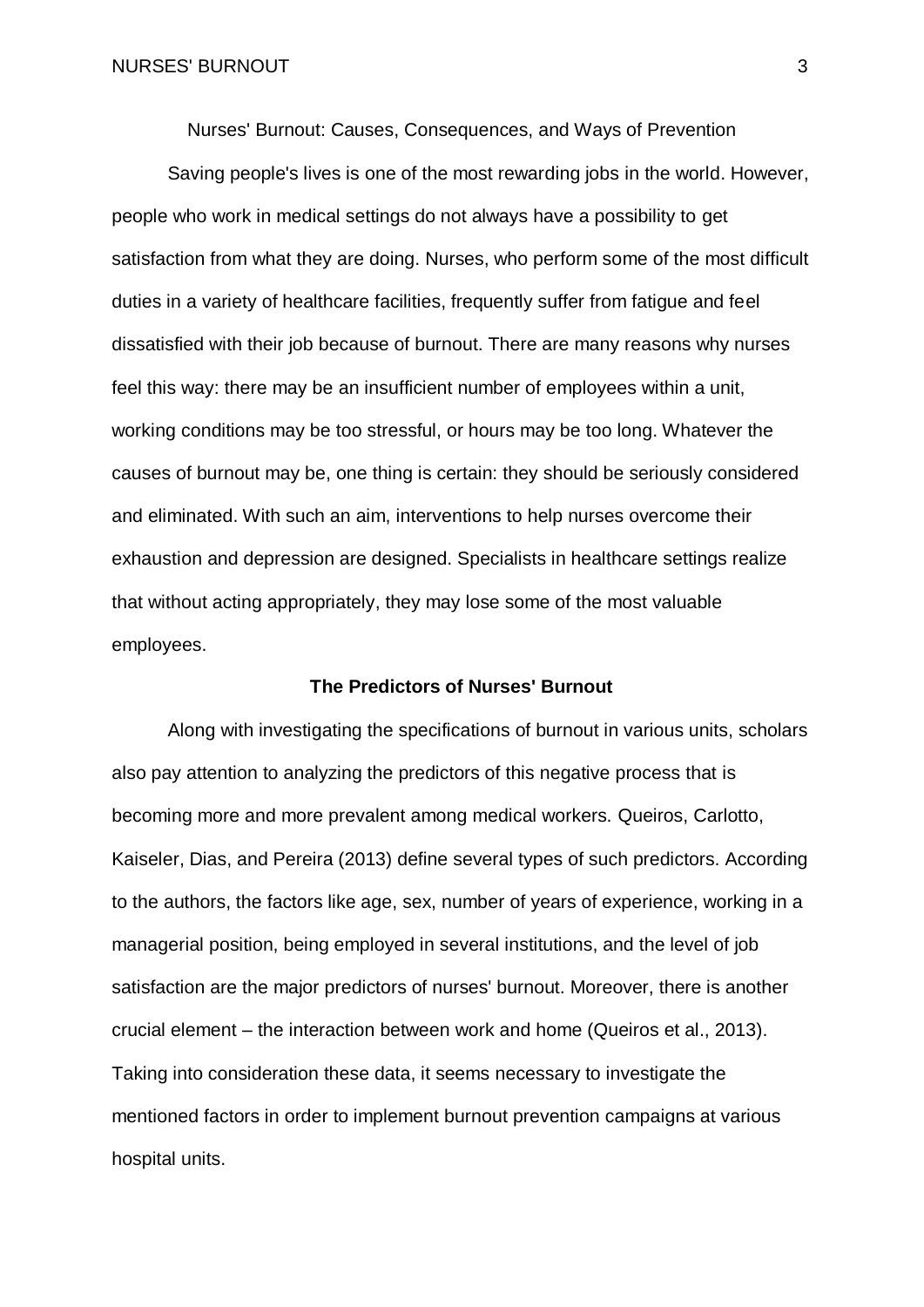Another essential predictor of burnout is spirituality. According to research, spirituality is a predictor of burnout following the analysis of well-being and personality. Galea (2014) mentions that nurses' moral surroundings and physical environment foster the development of burnout. The issue of work environment is deeply investigated by many specialists since it is believed to be one of the most crucial factors. One of the predictors of burnout identified by researchers is the low level of manager's encouragement and support (Hunsaker, Chen, Maughan, & Heaston, 2015). It is recommended to raise the quality of manager support in order to eliminate the possibility of nurses' burnout. Li et al. (2013) remark that environment dynamics are closely connected with burnout experiences at various levels of health care. Achieving positive work climate is required to eliminate nurses' exhaustion.

#### **Burnout in Different Healthcare Units**

The most frequent reason for burnout is associated with being new to nursing profession. For yesterday's students, no matter how diligent they were in their studies and at practical assignments, starting a job is a rather stressful period that is full of new and not necessarily expected things. It is impossible to be prepared for everything, and new graduate nurses face challenges every day (Laschinger & Fida, 2014). To eliminate this kind of burnout, it is necessary for the leaders to arrange the most positive environment and provide assistance for the employees that do not have much experience yet.

While all nurses may experience job burnout, there are some departments employees of which have a higher disposition to feeling overworked. Emergency care units' nurses belong to this category. Medical workers in these departments are exposed to higher stress levels due to the specification of emergency care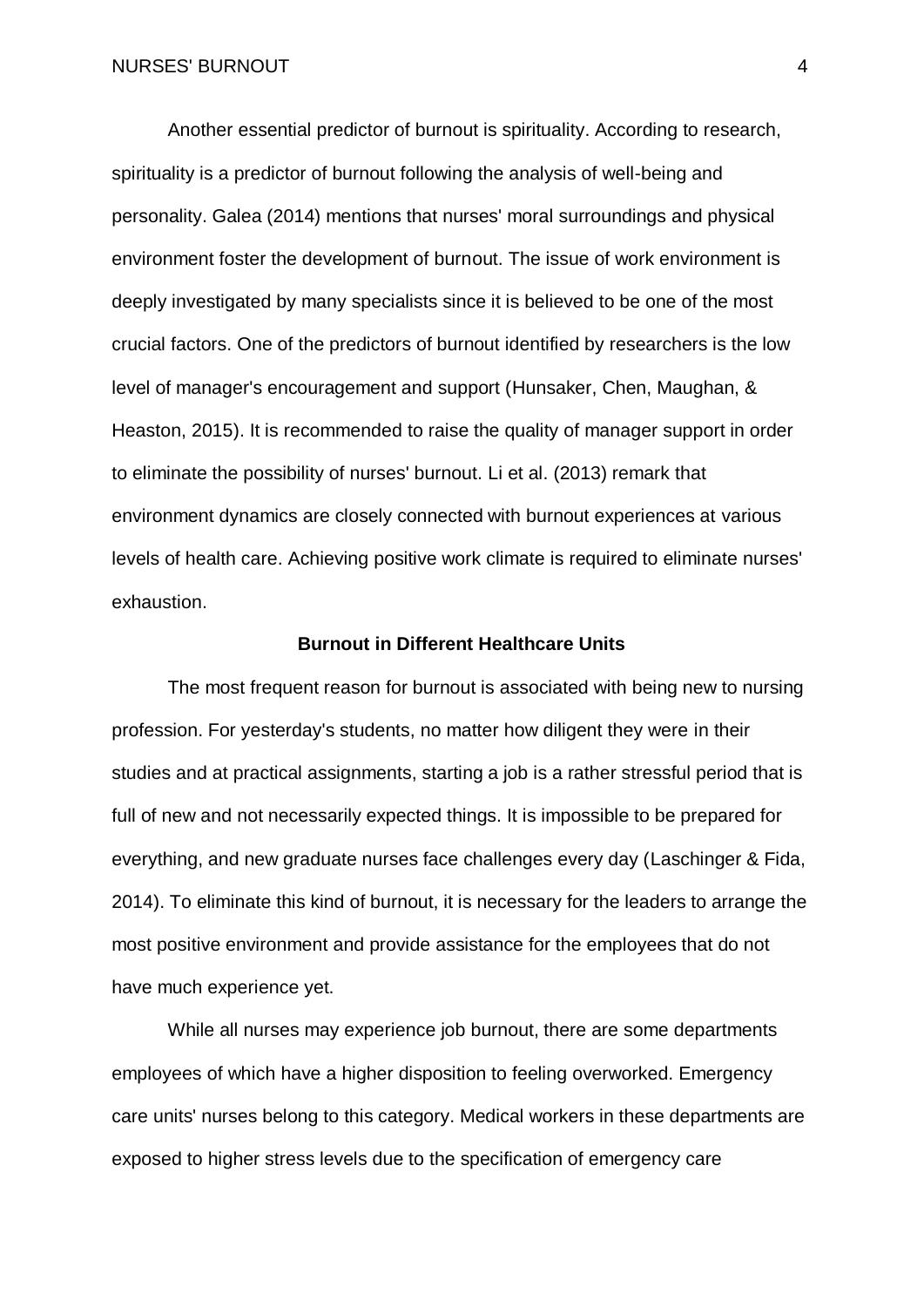(Hunsaker et al., 2015). However, with appropriate support from the units' leaders, nurses are able to cope with stressful work conditions.

The reasons for burnout among nurses working in the area of end-of-life care are also more complicated than among those employed in other units. According to Gama, Barbosa, and Vieira (2014), there is a significant difference in burnout scores when comparing the results of nurses from palliative care units and those from other units. These nurses demonstrate higher levels of depersonalization and emotional exhaustion and a lower level of personal accomplishment. Employees at end-of-care departments feel a stronger fear of death and find themselves less secure than nurses in other units (Gama et al., 2014). Therefore, special attention should be paid to these nurses in terms of preventing the negative impressions of work that lead to burnout.

#### **The Outcomes of Burnout**

There are several serious possible results of nurses' burnout. Negative outcomes may be felt not only by nurses but also by patients and even hospital managers. The major impact on nurses is that they may lose interest in what they are doing and faith in their noble profession. Constant feeling of fatigue may have an adverse impact on nurses' personal lives and their relationships with families and other close ones. They may lose interest in life and spend all the time after work trying to relax and have some rest.

Moreover, nurses' exhaustion may affect their productivity and the way in which they communicate with patients. Being overtired, medical workers may neglect some vital signs and forget to take measurements or give patients the medicine timely. Such actions may lead to rather serious consequences, causing health deterioration in patients. This issue particularly concerns emergency care units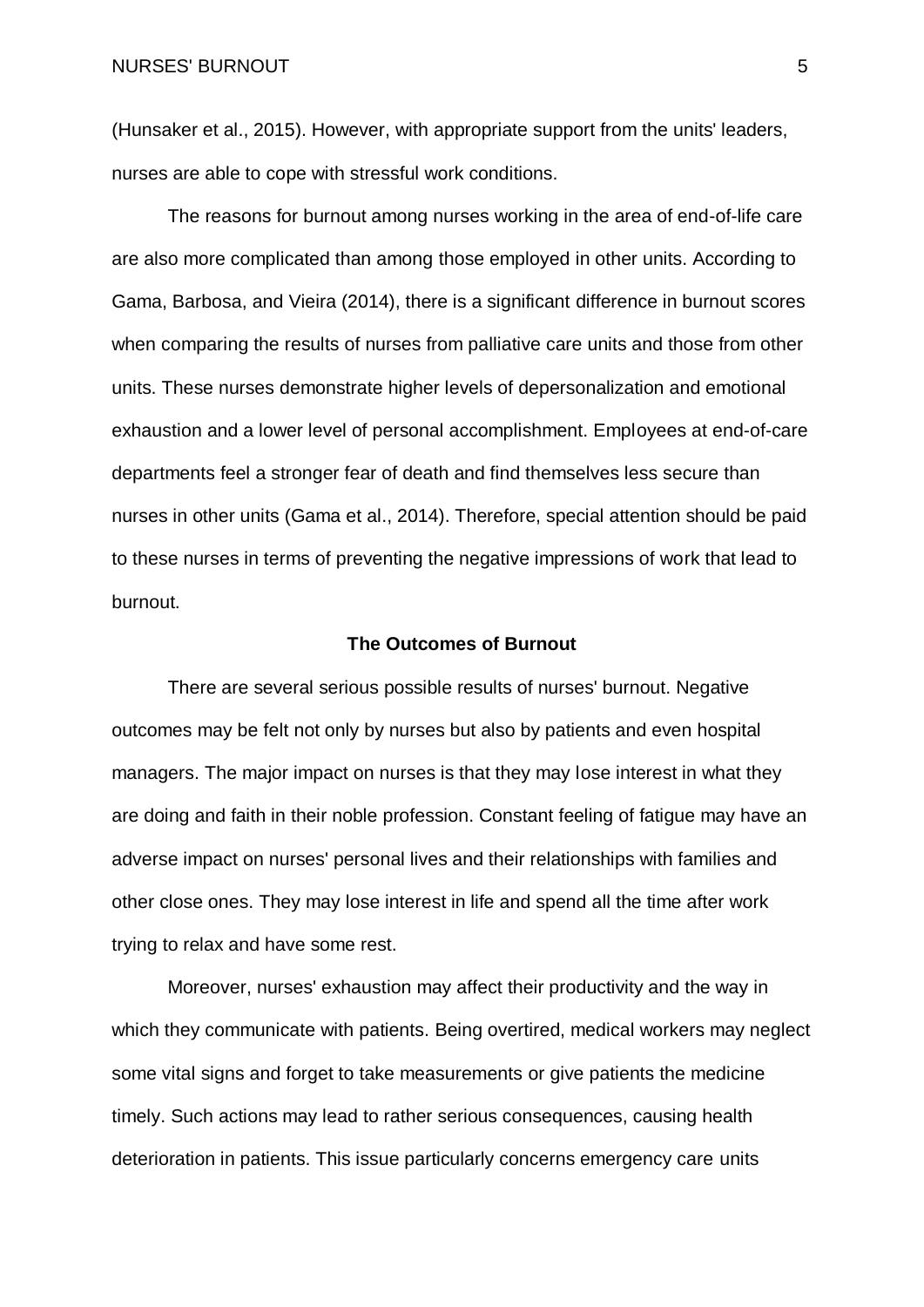NURSES' BURNOUT 6

where every minute counts and every action is supposed to be done properly and in time in order to save people's lives.

Finally, serious financial problems may be caused to the healthcare institutions where nurses experience burnout. Dissatisfied with their job, medical workers may prefer to quit and seek for better options, which leads to substantial losses on the part of hospitals. High turnover has a disruptive impact on hospitals, intimidates the quality of care, and undermines the healthcare establishment's image. Job satisfaction is a key component of successful work, and nurses' satisfaction is much higher when they are not overwhelmed with duties or an excessive number of patients (Rosales, Labrague, & Rosales, 2013). Therefore, burnout has many detrimental outcomes that should be avoided if a hospital wants to maintain high retention and a positive image.

#### **The Ways of Preventing the Negative Effects of Nurses' Burnout**

One of the most popular interventions aimed at reducing burnout is the organizational one. Such an intervention presupposes a high employee engagement and cooperation (Maslach, Leiter, & Jackson, 2012). Team building and mutual support are great methods of enhancing nurses' performance and developing a positive attitude by lower demands.

In her review article, Henry (2014) outlines several successful interventions for reducing burnout. The one suggested by Aycock and Boyle (as cited in Henry, 2014, p. 212) presupposes organizing employee assistance programs along with onsite (conference room, facility campus) and off-site (river resorts, education centers) retreats. An intervention designed by Cohen-Katz (as cited in Henry, 2014, p. 212) proposes a stress-decreasing program that is intended to improve nurses' family and work relationships, develop better approaches to self-care and relaxation, and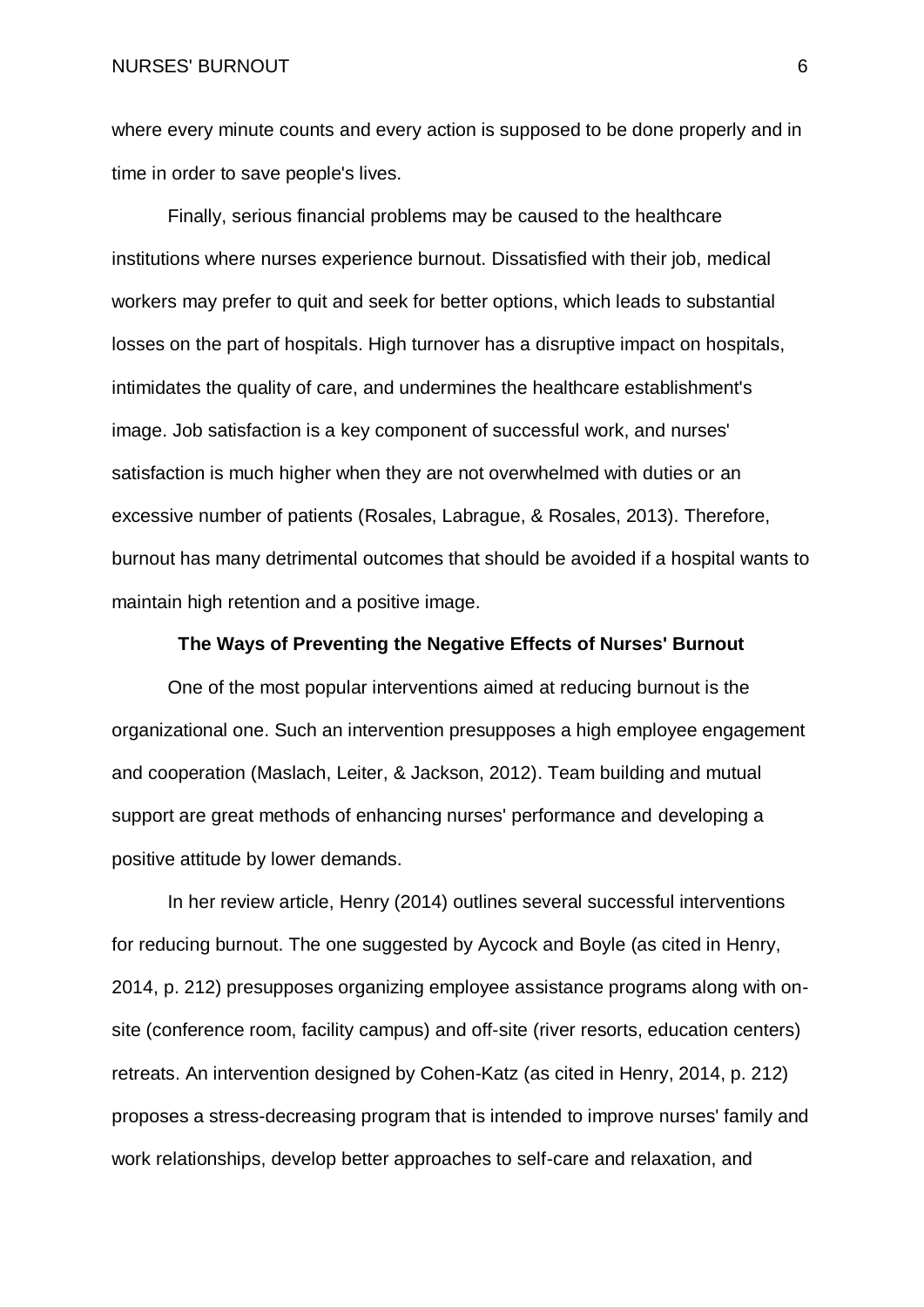NURSES' BURNOUT THE RESERVE OF THE RESERVE OF THE RESERVE OF THE RESERVE OF THE RESERVE OF THE RESERVE OF THE RESERVE OF THE RESERVE OF THE RESERVE OF THE RESERVE OF THE RESERVE OF THE RESERVE OF THE RESERVE OF THE RESERVE

enhance the methods of managing difficult emotions. Hayes et al. (as cited in Henry, 2014, p. 212) suggest a mentoring program to help those nurses who enter oncology units. The intervention includes senior colleagues' sharing of experience, ambulatory retreats, and personal meetings with psychologists for newly graduated nurses.

Some interventions are designed for lengthy periods. For instance, LeBlanc et al.'s project (as cited in Henry, 2014, p. 212) presupposes a three-hour program once a month for half a year. During this intervention, nurses share their experience in various work situations and organize social support. In addition, they delineate potential challenges and come up with the way of managing them. The interventions may involve different approaches, but all of them have a common goal: they are to help nurses cope with excessive fatigue and organize the positive environment at work.

#### **Conclusion**

Nurses' burnout presents one of the greatest challenges to quality health care. When a medical worker feels too tired or stressed, he or she cannot properly cope with the duties, which inevitably leads to poor performance and low levels of customer satisfaction. In order to reduce the risks presented by burnout, various interventions are suggested. With the help of such projects, it is possible to raise the nurses' spirit and belief in their profession. Arranging a positive atmosphere at work and managers' willingness to help and support their subordinates are the things that reduce turnover and help nurses deal with stressful situations.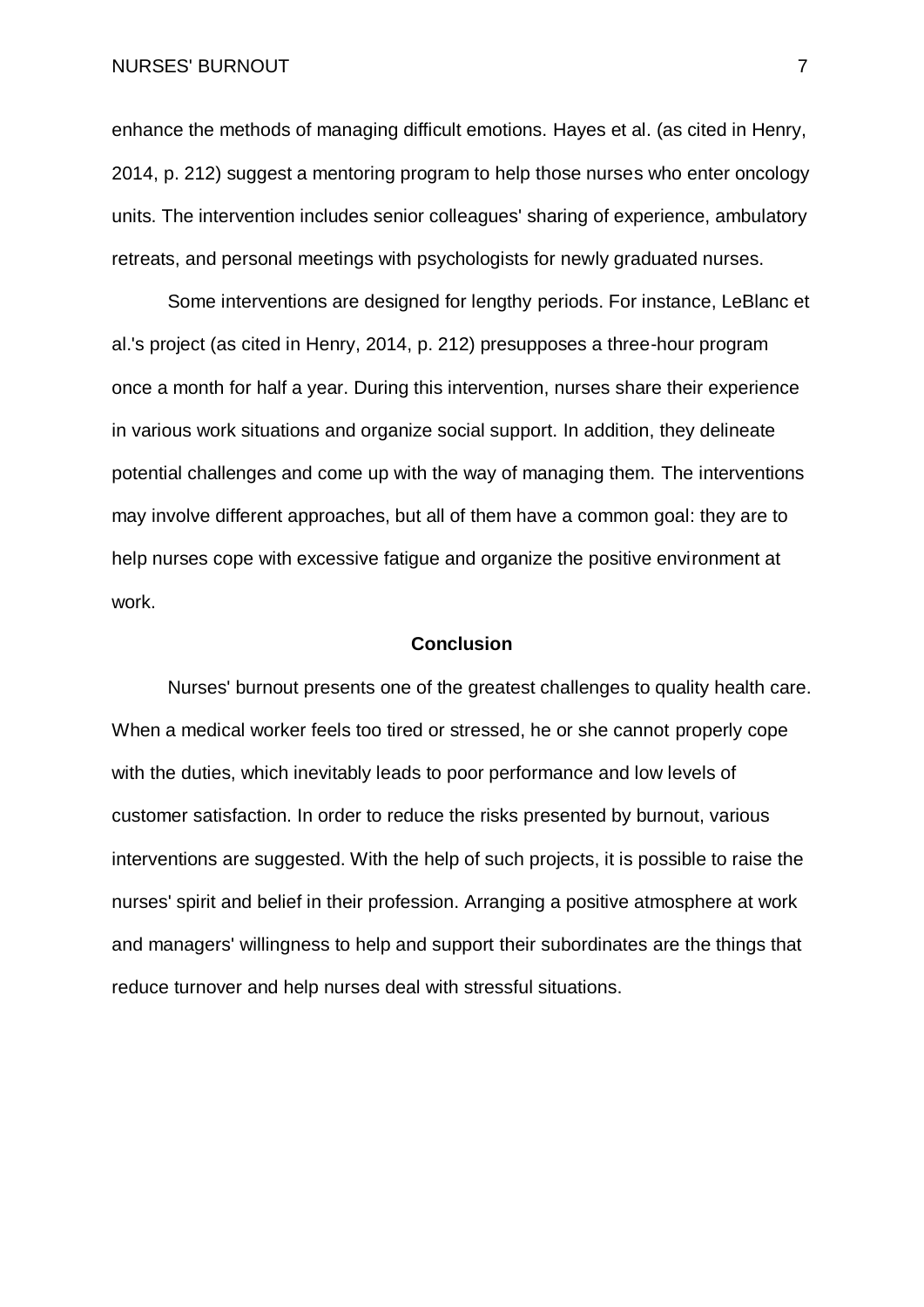#### References

- Galea, M. (2014). Assessing the incremental validity of spirituality in predicting nurses' burnout. *Archive for the Psychology of Religion, 36*(1), 118-136.
- Gama, G., Barbosa, F., & Vieira, M. (2014). Personal determinants of nurses' burnout in end of life care. *European Journal of Oncology Nursing, 18*(5), 527- 533.
- Henry, B. J. (2014). Nursing burnout interventions: What is being done? *Clinical Journal of Oncology Nursing, 18*(2), 211-214.
- Hunsaker, S., Chen, H.-C., Maughan, D., & Heaston, S. (2015). Factors that influence the development of compassion fatigue, burnout, and compassion satisfaction in emergency department nurses. *Journal of Nursing Scholarship, 47*(2), 186-194.
- Laschinger, H. K. S., & Fida, R. (2014). New nurses burnout and workplace wellbeing: The influence of authentic leadership and psychological capital. *Burnout Research, 1*(1), 19-28.
- Li, B., Bruyneel, L., Sermeus, W., Van den Heede, K., Matawie, K., Aiken, L., & Lesaffre, E. (2013). Group-level impact of work environment dimensions on burnout experiences among nurses: A multivariate multilevel probit model. *International Journal of Nursing Studies, 50*(2), 281-291.
- Maslach, C., Leiter, P., & Jackson, S. E. (2012). Making a significant difference with burnout interventions: Researcher and practitioner collaboration. *Journal of Organizational Behavior, 33*(2), 296-300.
- Queiros, C., Carlotto, M. S., Kaiseler, M., Dias, S., & Pereira, A. M. (2013). Predictors of burnout among nurses: An interactionist approach. *Psicothema, 25*(3), 330-335.